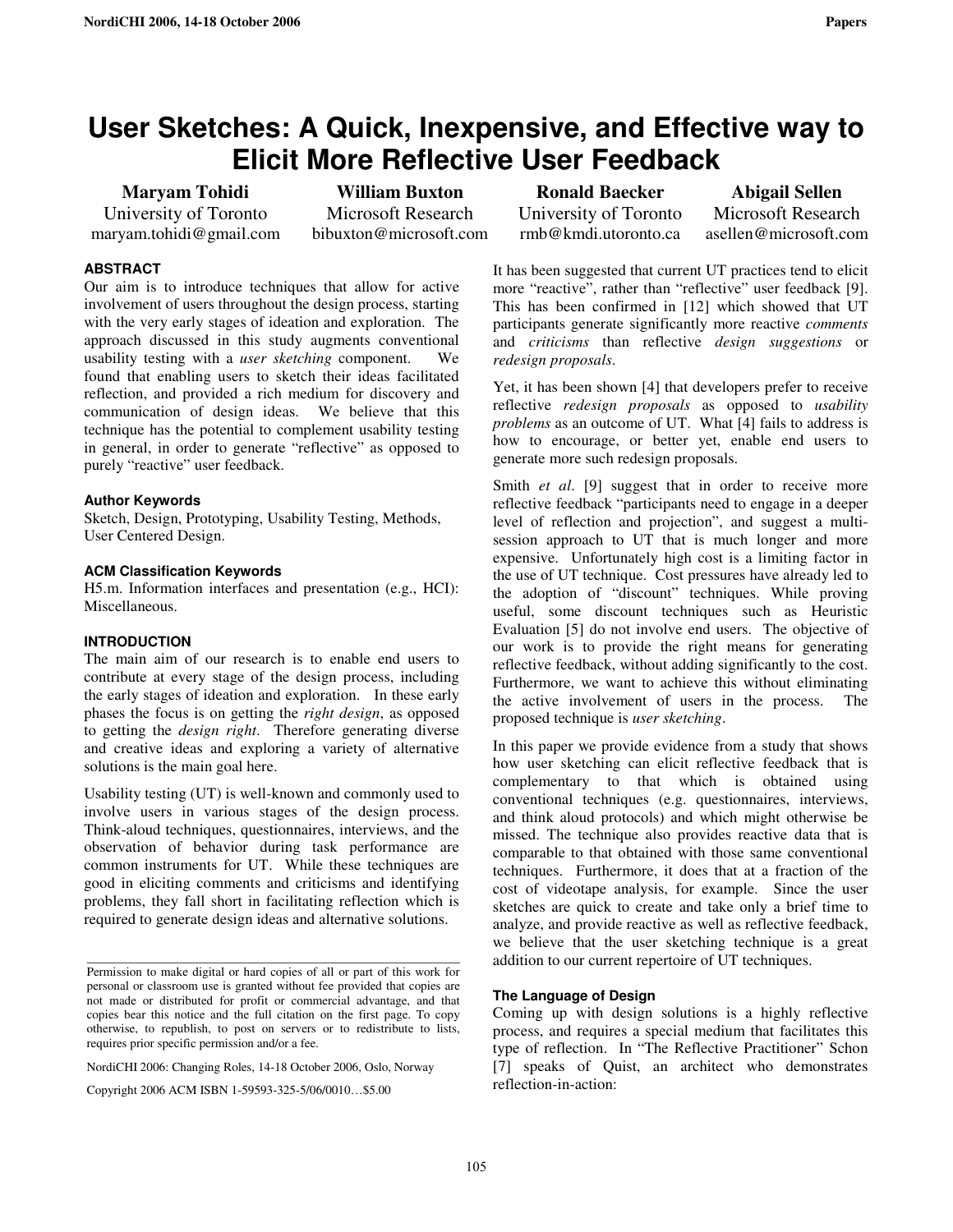Since it is fundamental to our approach, let us begin with a brief discussion of the role of drawing/sketching in design.

### **A Sketch of Sketching**

Sketching is fundamental to ideation and design. Traditional disciplines such as industrial design, graphic design and architecture make extensive use of sketches to develop, explore, communicate and evaluate ideas. In user interface and interaction design, practices such as "Wizard of Oz" techniques [3] and paper prototyping [10] can perform the role of sketching. While being quick and inexpensive, such "sketches" produce comparable usability testing results as their more expensive, high-fidelity alternatives [1, 8,14, 16].

Sketches allow for a dialog between the sketch and the viewer (even if the viewer is the sketcher himself) that facilitates better understanding of the problem and in turn generation of new ideas:

Designers do not draw sketches to externally represent ideas that are already consolidated in their minds. Rather, they draw sketches to try out ideas, usually vague and uncertain ones. By examining the externalizations, designers can spot problems they may not have anticipated. More than that, they can see new features and relations among elements that they have drawn, ones not intended in the original sketch. These unintended discoveries promote new ideas and refine current ones. This process is iterative as design progresses. [11]

Figure 1 represents the conversation between sketch and human. The sketch is created from current knowledge (left arrow) in a form of "seeing that" reasoning [2]. "Reading" or interpreting the sketch (right arrow) generates new knowledge in a form of "seeing as" reasoning [2]. The iterative nature of this process allows for an increasing improvement of the sketch/design even if the person making the sketch is the same person that is "reading" it.

In conventional UT, the interaction designer communicates with the user largely by means of an "interactive sketch", such as a paper prototype. Users then explore the "sketch"; however, when it comes to the user communicating back to the designer, the modalities used are mainly spoken or written language, *via* "thinking-aloud", interviews or questionnaires.

The concept that we explore in this study is this: just as we communicate our design ideas to users using more than just words (i.e.. interactive sketches), why not likewise provide users with a richer medium for communicating their feedback to us?



**Figure 1: A sketch of a dialog with a sketch**

### **Overview of Our Work**

Our work has taken place in two stages. In our first study [12], we examined the differences that would result between a usability test that exposed users to a single design, versus one where they tried three different alternatives. The "product" was a touch-sensitive House Climate Control System (HCCS). Three distinctive prototypes were developed, each reflecting a different design language: Circular (Figure 2), Tabular (Figure 3), and Linear (Figure 4). All three were consistent in terms of fidelity, functionality and quality.

Aside from incorporating more than one design, the techniques used (low-fidelity prototyping, task-based user testing, think-aloud, questionnaires and interviews) were common practice taught in standard texts such as [5, 6, 10].

Our second study is the topic of this paper. At the end of the first study we provided subjects with a blank piece of paper and ask them to sketch their ideal system design. We said that a quick drawing that shows the core features of the main interface would be fine. Since this was the last part of the experiment, no time restrictions were imposed. Here we compare the results that we got from the first study with what we learned from a "reading" of the user sketches.

### **WHAT VERBAL FEEDBACK TOLD US**

This section summarizes our earlier study, but only inasmuch as it supports the discussion of our new results. For more details, the reader is referred to [12].

48 participants were divided into four groups of 12, three of which were presented with only one of the three prototypes, and the fourth sequentially presented with all three. Subjects performed a standard type of usability test, consisting of a think-aloud protocol while performing a set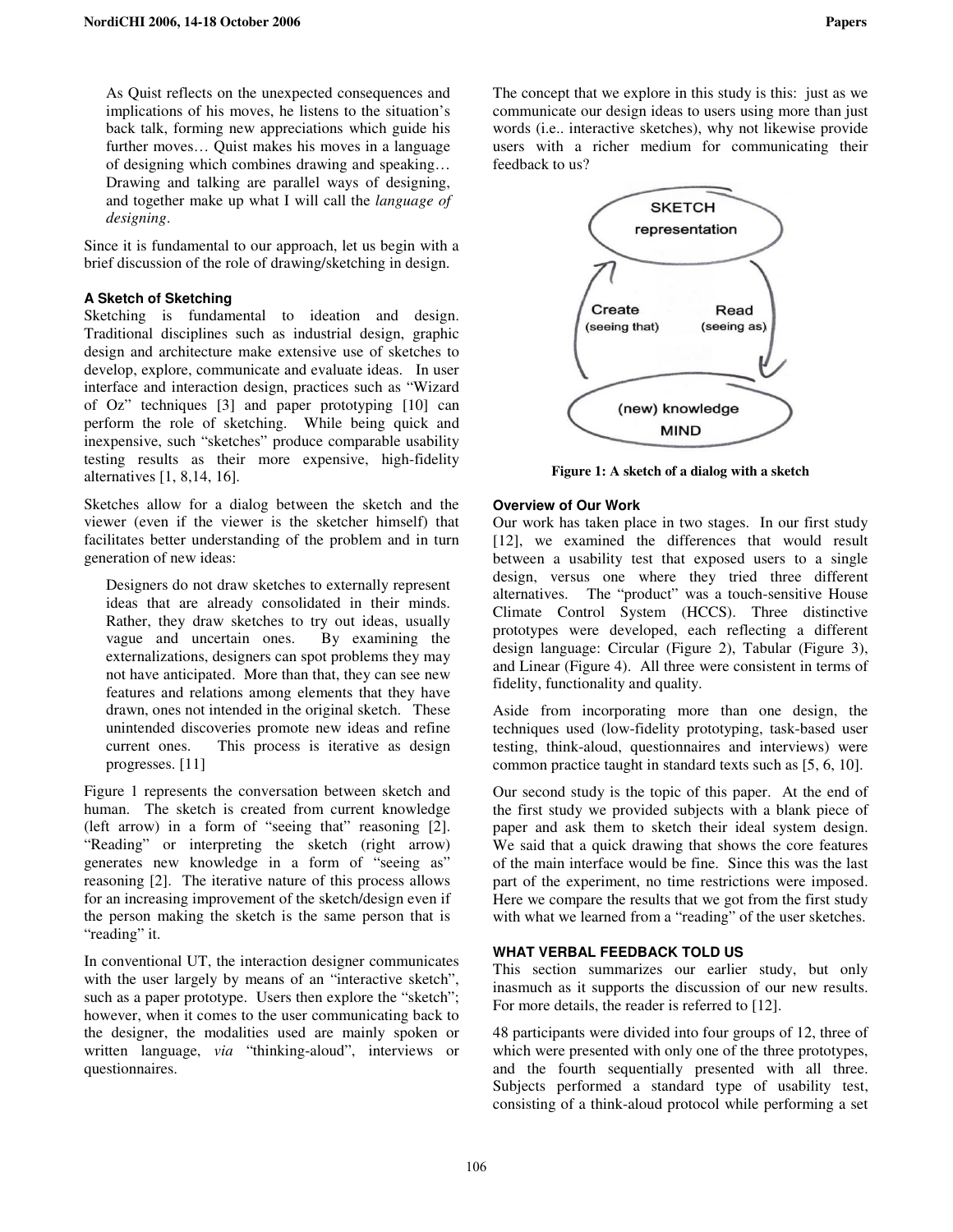of pre-defined tasks, followed by a questionnaire and a semi-structured interview. The latter aimed to allow participant to verbalize their likes and dislikes of the design (i.e. reactive feedback) and make suggestions for design improvement (i.e. reflective redesign proposals).



**Figure 2: The "Circular" paper prototype**



**Figure 3: The "Tabular" paper prototype**



**Figure 4: The "Linear" paper prototype**

### **User Ratings of the Designs**

Our first hypothesis was that designs would be rated higher when seen alone than they would when seen in combination with other designs. We found this to be the case:

Within each questionnaire the prototype(s) viewed were rated on 12 measures: four ease-of-use ratings, seven design

| Paper      | <b>Circular</b> | <b>Tabular</b> | Linear        |
|------------|-----------------|----------------|---------------|
| Prototype  | $N = 12$        | $N = 12$       | $N = 12$      |
| Seen alone | 9.00            | 8.67           | 8.08          |
|            | $(SD = 0.90)$   | $(SD = 0.79)$  | $(SD = 0.90)$ |
| Seen in a  | 8.08            | 8.08           | 6.50          |
| Group of 3 | $(SD = 2.15)$   | $(SD = 1.73)$  | $(SD = 1.83)$ |

### **Table 1: Mean and** *(standard deviation)* **of overall ratings for the three designs either seen alone or within a group.**

dimensions and an overall rating. The results show that, on the basis of overall ratings (see Table 1), prototypes seen in isolation were rated higher than those seen in a group of alternatives. In addition, the Linear design was significantly the worst of the three, while the Circular and the Tabular variations were more comparable to one another. (For more detailed analysis, see [12].)

# **Feedback from the Think aloud and Interview Data**

Another hypothesis was that users who were exposed to all three designs would give us more redesign proposals than those who saw only one. We were surprised that this turned out *not* to be the case. Subjects' think aloud protocols, post-study interviews and questionnaires were all dominated by reactive rather than reflective feedback. In other words, subjects' verbal feedback was more likely to consist of comments on or critiques of the designs they had seen rather than suggestions for how they could have been improved.

The think-aloud protocol and interview - the instruments for verbal feedback - were both analyzed from video recordings of the study. Due to the high costs of video analysis only half of the 48 tapes were selected for in-depth analysis: six chosen at random from each of the four conditions. The results of the 24 tapes are summarized in Figure 5. Overall, subjects provided significantly fewer design suggestions than comments and criticisms. This pattern was observed in both the single and multiple prototype conditions, which was not what we expected. In Figure 5 each bar represents the sum of ideas in both the single and multiple conditions.

When asked "What would they change about the design?" participants frequently pointed out the problems but then indicated that they could not say how they would change it. They would say things like, "the morning, day, evening, night - it's maybe a little too repetitive. I don't know. It's like evening, night, its kind of… maybe… or… I don't know! I haven't figured it out", "I think the main problem is the time blocking. How to change it? Maybe one way is to change this box? I'm trying to think of creative ways to solve this problem. [long pause] maybe it's not a problem for others, just a problem for me. I don't know!", or "Well I don't know how this would be done, but maybe… I don't know, just the number of interfaces is a little bit daunting".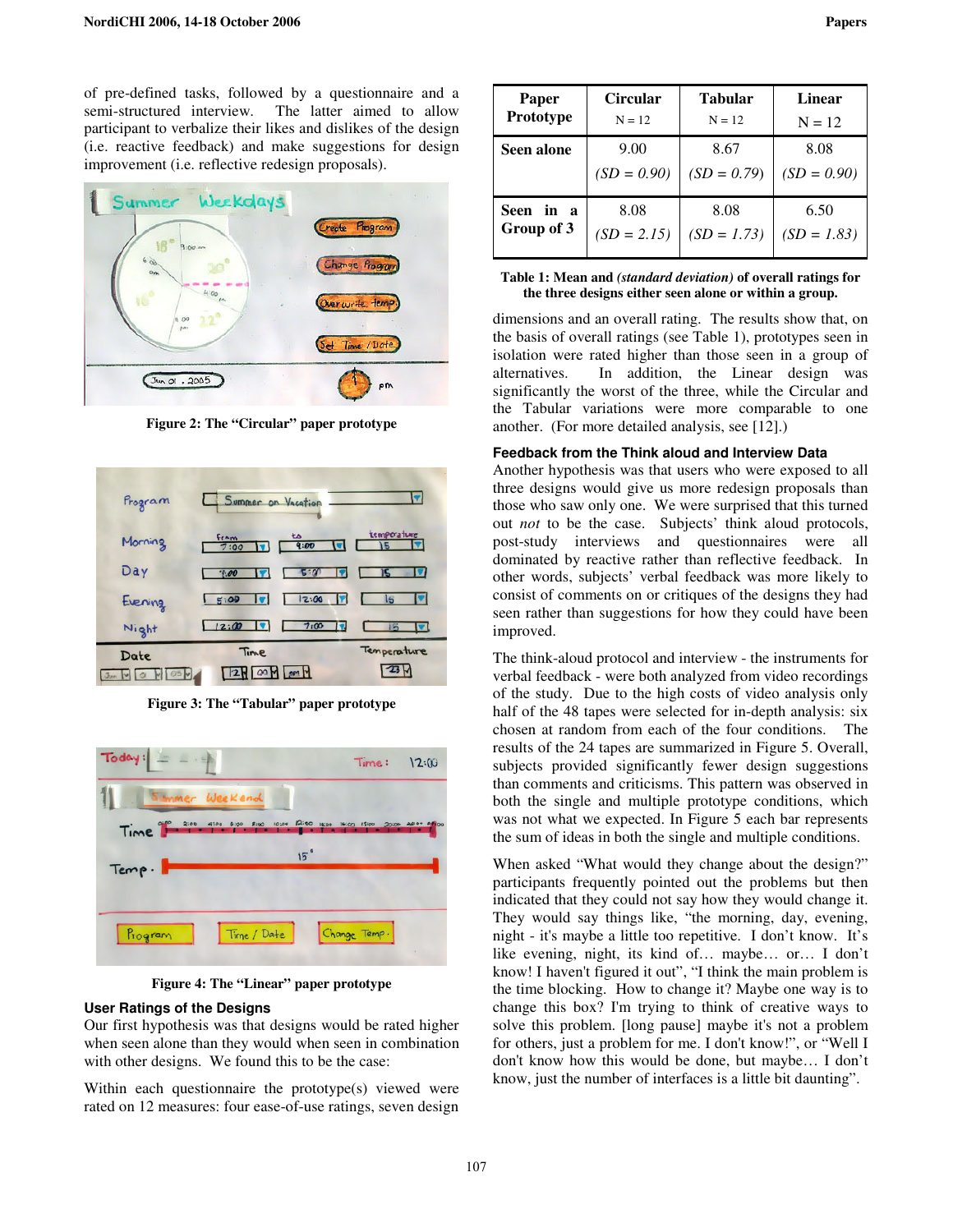

**Figure 5: Frequency of statements**

Even more frequently participants took back their suggestions shortly after making them, such as in, "I think it might be better to have a 24 hour system. So, I mean, from 17 to 19… or, maybe not!", "I guess the fact that you can, like, in the first one you can pick how many… oh I guess you can only have four intervals as well… Never mind my idea was shot because I was thinking well what if you want more intervals then that", or "The time is kind of small I would say; specially for older people, maybe they might have trouble seeing, I guess. [later in the interview] I think the time and date … I guess - to me it's a side thing. I mean, like, if you are looking for the time, like, you wouldn't look at it (a thermostat) - that's what I mean. You'd look at a clock..."

The data, as reflected in these quotes, highlights the participants' lack of confidence in their own redesign suggestions. It appears that the process of thinking and verbalizing one's thoughts at the same time is very distracting: participants tend to speak in broken sentences, and seem to struggle between problem solving, verbalizing ideas, and reflecting on previously mentioned ideas.

# **WHAT SKETCHING TOLD US**

This brings us to our second, follow-on study. After subjects were "finished" the UT reported in [12], we asked them: "Please sketch your ideal thermostat design in the space provided" on a sheet of paper. The experimenter explained to the participant that a quick sketch/drawing that illustrates the essential elements of the main interface would be sufficient.

This gave us the 48 sketches that constitute the data analyzed in this paper. To summarize before the fact, in terms of reflective feedback, the results that we got were very different than those which were obtained from the other instruments. In other words, had we not asked for the sketches, we would have unknowingly left valuable information on the table.

# **"Quick and Dirty" Analysis of All Sketches**

We started looking at the sketches one at a time. It quickly became clear that it would be more effective to spread all 48 out on a large meeting room table. Immediately a wealth of information was available to the viewer. Motifs and patterns started to emerge straight away – a welcome relief after having transcribed, coded and analyzed 24 onehour video tapes! Rearranging and grouping sketches based on certain themes provided an increasingly deeper understanding of the collection.

We first grouped the sketches into the four experimental conditions from which they emanated. After this initial sort, we then arranged the sketches from each of the three single conditions based on their similarity to the associated prototype they had been presented with, from most to least similar. For the multiple design condition, we grouped the sketches based on the prototype they most highly represented, with the hybrids sitting in between the larger groups. All 48 sketches are shown in Figures 6-9, sorted according to these criteria.

Out of the 12 people who saw just the Linear condition, 6 used a pair of linear axes - only three of which bore any similarity to the original prototype. The Tabular design, on the other hand, was the one most closely replicated: 11 out of 12 participants in that condition used drop-down menus in their own sketches. Of these, 10 were very similar to the original design. Furthermore, five participants who never saw the Tabular design came up with up-down arrows or drop-down menus, and 2 participants who never saw the Circular design came up with the idea of a pie menu or a circular display in their own sketches - although no such element existed in the prototype they viewed - further suggesting the good fit of such controls for our system.

The sketches from the multiple design condition reinforced these observations. Of these, four subjects used a circular display and six used the idea of drop-down menus or updown arrows (four of whom produced sketches that are very similar to the Tabular design). However only one made a sketch that was similar to the Linear prototype. Taken together, these data reflect the same trends derived from the questionnaires (Table 1). They reaffirm that the Linear design was not the best fit, and that users seemed to prefer elements of the Tabular or Circular designs.

They also suggest that the less the original design is reflected in the user sketches, the less successful it is. In other words, more highly rated designs are more likely to evoke sketches that contain elements of those designs than those with low ratings.

We then compared the sketches from the multiple design condition with those from the three single conditions. These sketches were richer in that there was more variation from any of the original designs. Although three sketches were relatively similar to the Circular, four similar to the Tabular and one similar to the Linear prototypes, only one sketch directly replicated one of these original designs (the Tabular prototype) with no further enhancement. The rest embellished one of the original designs, either by introducing new elements, or borrowing from the other designs seen. Among these there were two hybrid sketches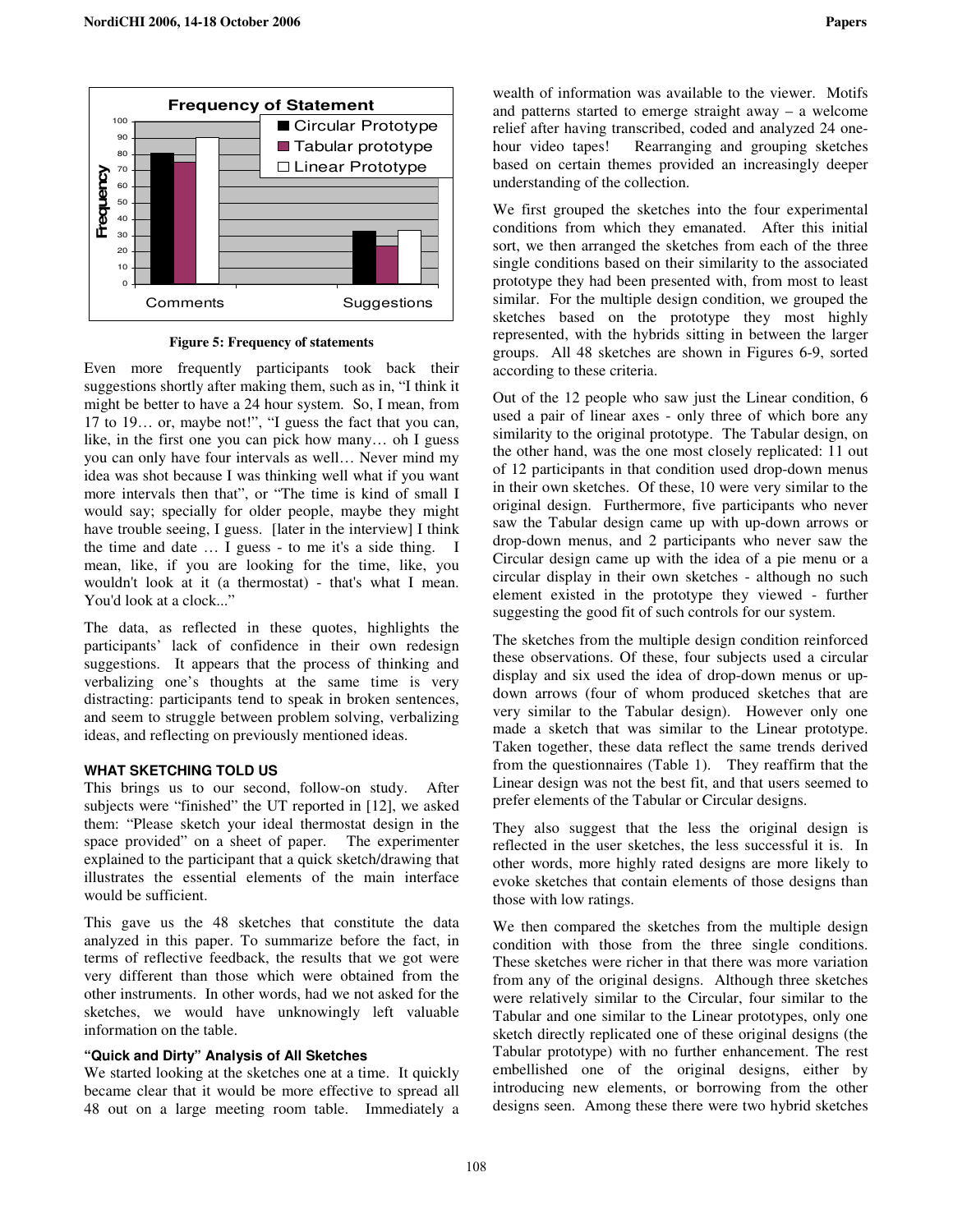

**Figure 7: User Sketches from the Tabular condition**

which bore no obvious similarity to any one prototype. Of course the participants in this condition were at an advantage as they were exposed to more than one prototype.

Further rearrangements and regrouping were done to explore other commonalities and differences; for example we were curious to find the number of digital *versus*

**Figure 9: User Sketches from the multiple condition**

analogue clocks, as well as the proportion of sketches in which the current temperature was directly specified on the main interface, as opposed to a secondary panel, as was the case in the Circular and Linear prototypes. It is important to note that the criteria according to which we sorted, clustered and categorized the drawings were not determined *a priori.* There were endless ways in which the sketches could have been rearranged or clustered,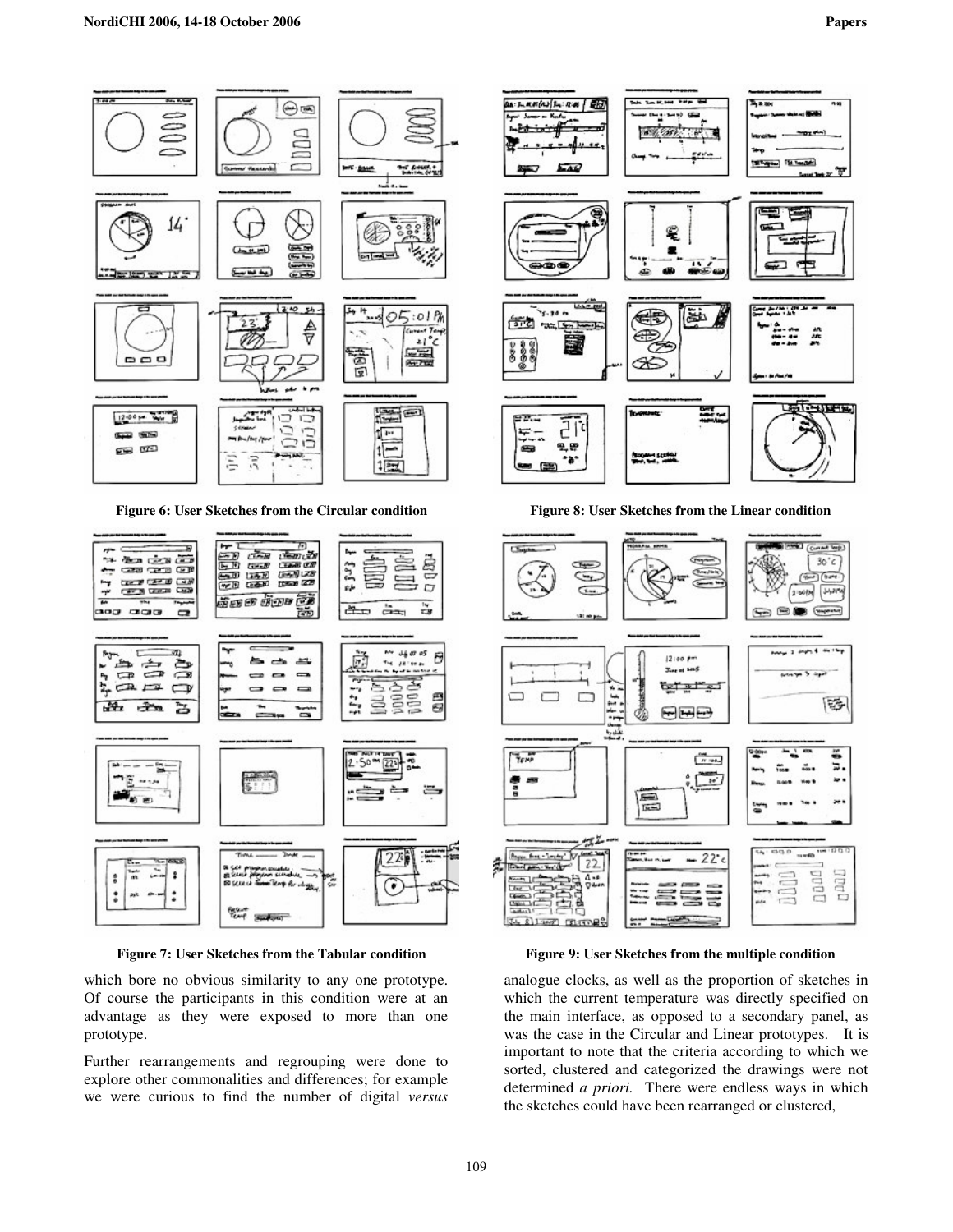| <b>Circular seen alone</b>                                                                                                                                                                                    | <b>Tabular seen alone</b>                                                                                                                                                               | Linear seen alone                                                                                                                                                                                            | <b>Multiple prototypes</b>                                                                                                                                                                                                                                                                                                                                                                                                                                                                                                                                                                       |
|---------------------------------------------------------------------------------------------------------------------------------------------------------------------------------------------------------------|-----------------------------------------------------------------------------------------------------------------------------------------------------------------------------------------|--------------------------------------------------------------------------------------------------------------------------------------------------------------------------------------------------------------|--------------------------------------------------------------------------------------------------------------------------------------------------------------------------------------------------------------------------------------------------------------------------------------------------------------------------------------------------------------------------------------------------------------------------------------------------------------------------------------------------------------------------------------------------------------------------------------------------|
| $N = 12$                                                                                                                                                                                                      | $N = 12$                                                                                                                                                                                | $N = 12$                                                                                                                                                                                                     | $N = 12$                                                                                                                                                                                                                                                                                                                                                                                                                                                                                                                                                                                         |
| 8 used a circular display or<br>dial (Out of those 7 were<br>very close to original<br>design)                                                                                                                | 11 used drop-downs or up-<br>down arrows (Out of those<br>10 were very close to<br>original design)                                                                                     | $6$ used a pair of linear axes<br>(Out of those 3 were very<br>close to original design)                                                                                                                     | 4 used a circular display or dial<br>(Out of those 3 were similar to<br>the Circular design)<br>6 used drop-downs or up-down<br>arrows (Out of those 4 were<br>similar to the Tabular design,<br>and 1 directly replicated it)<br>3 used a pair of linear axes (Out<br>of those 1 was similar to the<br>Linear design)<br>1 hybrid of Circular and Linear<br>1 hybrid of Tabular and Linear<br>- 8 used a digital clock<br>- None used an analog clock<br>- 4 not clear<br>- 8 showed current temp.<br>- 4 did not/was not clear<br><b>Original UI element examples</b><br>- Thermometer display |
| - 7 used a digital clock<br>- 2 used an analog clock<br>- 3 not clear                                                                                                                                         | - 10 used a digital clock<br>- None used analog<br>- 2 not clear                                                                                                                        | - 6 used a digital clock<br>- None used analog<br>- 6 not clear                                                                                                                                              |                                                                                                                                                                                                                                                                                                                                                                                                                                                                                                                                                                                                  |
| - 6 showed current temp.<br>- 6 did not/was not clear                                                                                                                                                         | - 11 showed current temp.<br>- 1 did not/was not clear                                                                                                                                  | - 9 showed current temp.<br>- 3 did not/was not clear                                                                                                                                                        |                                                                                                                                                                                                                                                                                                                                                                                                                                                                                                                                                                                                  |
| _Original UI element examples_<br>-Buttons for On/off, Exit,<br>Done, Cancel<br>-Tabs<br>-Manual dial<br>-Visualization of steps for<br>the pages in wizard<br>-3D look for the dial<br>-Written instructions | Original UI element examples_<br>- Buttons for On/Off,<br>Default, Change, Auto-<br>Setting<br>-Check Boxes<br>-Manual Scale<br>-Click-wheel<br>-Multiple screens, as<br>opposed to one | Original UI element examples_<br>- Buttons for On/Off, Add-<br>Remove-Intervals<br>-Up-down arrows<br>-Flashing lights<br>-Number pad<br>-Pie menu<br>-Circular display for temp.<br>-Wizard-based interface |                                                                                                                                                                                                                                                                                                                                                                                                                                                                                                                                                                                                  |
| Acceptable                                                                                                                                                                                                    | Acceptable                                                                                                                                                                              | Least Favorable                                                                                                                                                                                              | Allows<br>exploration<br>of<br>the<br>hybrid designs                                                                                                                                                                                                                                                                                                                                                                                                                                                                                                                                             |

# **Table 2: Results of the "Quick and Dirty" Analysis of All 48 Sketches**

thereby providing a rich source for insights. Our approach was fairly subjective – we mainly let the sketches themselves "tell us" things. This harkens back to the "seeing as" reading of sketches that we saw in Figure 1.

Finally all sketches were examined for introducing original UI elements. By original we mean elements that were not represented in the three prototype(s) viewed. Some of the most interesting additions were: tabs, click-wheel, manual scales or dials, On/Off buttons, flashing lights, and a thermometer display.

Table 2 summarizes the findings from our quick and dirty analysis of the 48 sketches.

One of the main advantages of this technique compared to those more commonly used in usability studies (e.g. thinkaloud, questionnaires, interviews) is that performing the type of analysis described above is extremely quick given the affordances of the paper sketches. Unlike videotapes, it is possible to look at all of the sketches together.

Being able to recognize patterns at a glance, or answering unanticipated questions are unique benefits of sketches over numeric, textual, audio and video data. Experimenters can engage in a type of dialog with the sketches where questions are answered, answers are reflected upon, and new questions can be asked.

# **In-Depth Analysis of a Collection of Sketches**

In order to better assess our sketch-based technique we compared the design ideas provided verbally in our first study with those illustrated in the sketches. In this we were limited to the earlier selection of 24 usability tests on which we had performed the in-depth video analysis. Thus, from here on we only consider the 24 sketches produced by those 24 subjects.

First, we were interested to find out how much time went into developing the sketches. No time limit was imposed or suggested to the participants. Participants spend an average of 3.9 minutes from the time that they were instructed to sketch, to the time they handed in their sketches; indeed a very short extension to the length of a full usability test.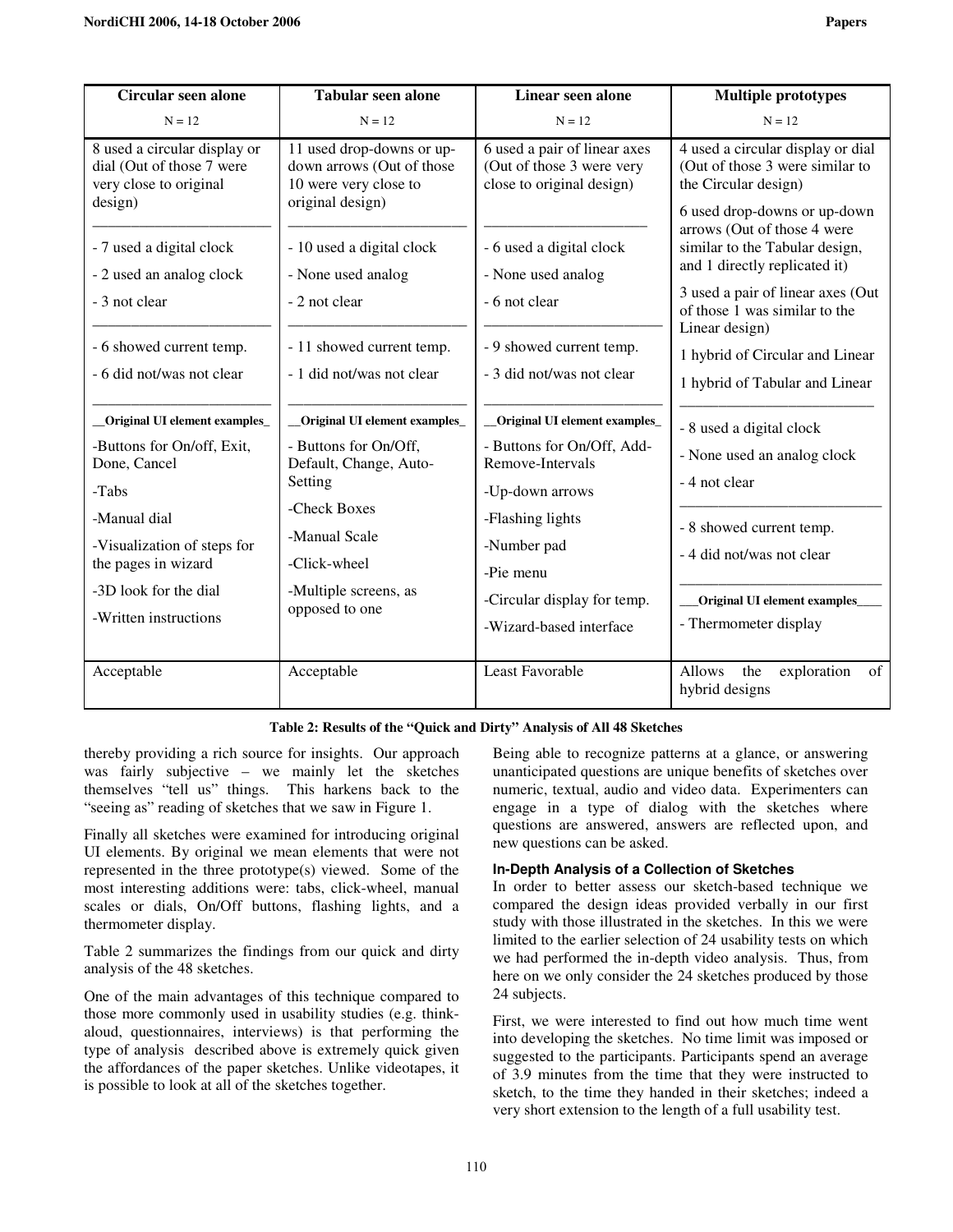Second, all ideas (redesign suggestions) previously generated throughout the think-aloud and interview (from the beginning of the experiment up to sketching), and those found in sketches were reviewed. What follows is an exploratory analysis based on counting ideas found in sketches vs. verbal protocols. The use of numbers here is to describe general trends and not to provide a statistical analysis, since we had no a priori hypothesis.

We counted a total of 84 ideas generated in the 24 experiments in question. Just over 21% of those (18 ideas) were applicable to the comparison with sketches. An idea was considered *applicable* if it had to do with the visual or functional aspects of the main interface, and could be sketched. Any ideas on use of colour, for example, were not applicable, as the user only had a single coloured pen to sketch. 89% of applicable ideas were found to be *repeated* directly in the sketches, and therefore would have been recognized even if the lengthy and expensive task of video analysis was omitted. Furthermore, 22% of applicable ideas were not only repeated but also *refined* (improved upon) during the sketching process. Only 2 ideas from the set of 18 (11%) could have been included in the sketches but were left out. The two ideas were: (1) adding a number-pad for data entry, and (2) adding an array of 12 buttons one for each of 1:00, 2:00…12:00. It can be argued that these 2 ideas would have been lost if we had not analyzed the recordings before the sketching experiment. However, as it will be shown in the next section, it could be the case that the participants willingly discarded these ideas after more reflection during the sketching process. In addition to previously mentioned ideas however, a large body of *new* ideas were formed during the sketching practice.

A *new* idea was identified as the addition of a new attribute to the HCCS (for example, adding a control that had not been previously encountered). In the multiple design condition a *combined* idea referred to borrowing an idea from one design and adding it to another. For example if the final sketch was similar to the Circular prototype but borrowed the idea of directly specifying the current temperature from the Tabular prototype, it was counted as a combined idea. This classification is consistent with previous work on ideation [15].

The new ideas generated by the users can be explained as discovering "new features and relations among elements that they have drawn, ones not intended in the original sketch" [11]. In order to find the magnitude of these newly discovered ideas we examined the 24 sketches and counted the number of new ideas included in the sketch that were never thought of, or at least never verbalized, before sketching. An impressive total of 38 new ideas were found. This means 68% of ideas that were interpreted from the sketches were new to sketches. Furthermore, six combined ideas were found in the sketches of the multiple condition that were not previously verbalized in the think-aloud or interview. These new and combined ideas would have been

lost if we had not allowed participants to sketch their ideal design.

| <b>Idea Type</b> | <b>Example</b>                                                                                                                                                                                                       |
|------------------|----------------------------------------------------------------------------------------------------------------------------------------------------------------------------------------------------------------------|
| Applicable       | "Having a temperature scale that is always<br>visible for the Linear prototype" mentioned<br>in the interview - (applicable because it can<br>be sketched on the main interface)                                     |
| Repeated         | "Using digital instead of analog clock for the<br>Circular prototype" - both mentioned in the<br>interview and drawn in the sketch                                                                                   |
| Refined          | "Having more specific features outside of the<br>current options for the Tabular prototype"<br>mentioned in interview without specifying<br>what features, and then adding 2 such<br>specific features in the sketch |
| New              | Introducing a number pad to the Linear<br>prototype - not previously mentioned in the<br>interview                                                                                                                   |
| Combined         | Borrowing the digital clock from the Tabular<br>prototype and adding it to the Circular<br>prototype - not previously mentioned in the<br>interview                                                                  |

#### **Table 3: Idea Categorization**

These findings suggest that the simple act of sketching has enabled the participants to refine already generated ideas and discover new ones. Hardly any previously mentioned ideas were lost in the practice of sketching. The results were both complementary and reinforcing/supporting, relative to that obtained from the more expensive analysis of think-aloud and user interviews. They suggest that one needs to carefully consider when it is justified to employ more expensive techniques such as formal video analysis rather than lighter weight sketching techniques.

#### *A Closer Look at Some Examples*

In this section we look more closely at a number of examples that illustrate the benefits of user sketching.

**The Quiet Sketcher:** Our first example comes from a participant *(P1)* who was only presented with the Circular design and rated it quite highly (9 on a scale of 1 to 10). He listed four likes and two dislikes for the design during the interview. However when asked "*If the prototype design was going to be used for the final system would you change anything?*" he replied "*No*", instantly. The interviewer gave a second chance for communication *("Any other suggestions?"*) and the answer was once again *"No"*.

When asked to sketch his ideal thermostat design, P1 quietly stared at the blank paper for roughly half a minute, and then started his design from the top-right corner. In the next three minutes and 17 seconds, P1 expanded the design to cover the whole page, without initiating any verbal communication. During sketching there were multiple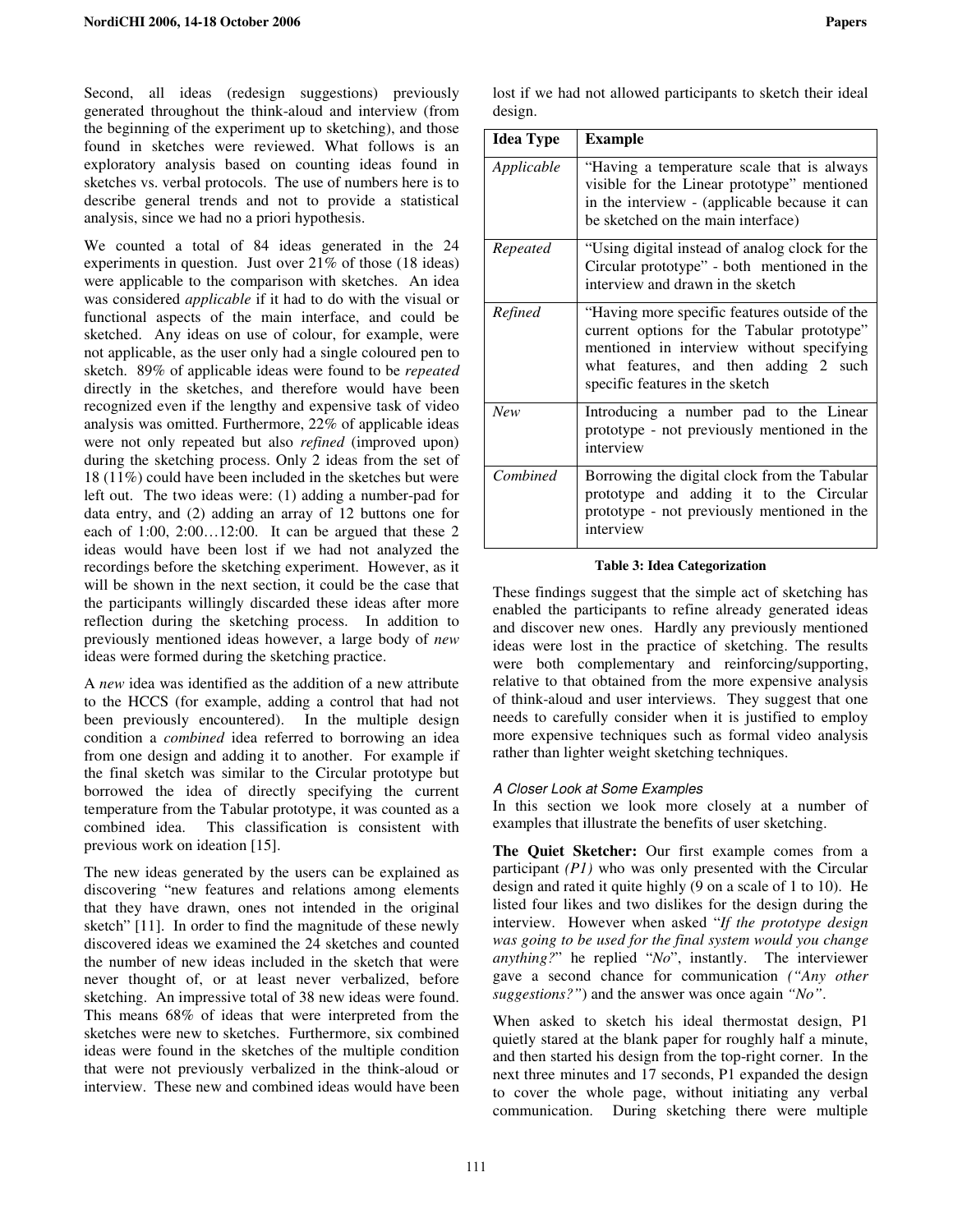When turning in the final sketch, shown below, P1 explained:



P1: *"That's about it. I have some space here. I guess the squares are too small"* (pointing to the space in the middle and with a hand gesture showing that the four corner squares would join to cover the empty space.)

While P1 indicated during the interview he would not change anything about the design of the Circular prototype, his resulting sketch was fundamentally different from the original design and suggested a number of redesign proposals such as:

(1) Removing the circular display representing the current program from the main page and instead adding a "View Current Program" button.

(2) Providing a digital clock instead of an analog one, while significantly enlarging the representation of time.

(3) Specifying the current temperature on the main display.

(4) Enabling the manipulation of the current temperature directly on the main screen through the use of up and down arrows (both the concept and control are new to the Circular prototype).

The large white space in the middle indicates that P1 did not have a pre-defined design in mind when he started sketching, and rather arrived at this in the process of sketching.

**The Passive Sketcher - with a Surprise Ending:** Our second example is participant *P2,* who was only presented with the Tabular prototype. Her overall rating for this prototype was also 9 on a scale of 1 to 10. When asked in the interview to list her likes and dislikes of the design she listed four likes and two dislikes. When asked if she would change anything in the design for the final system, she simply said *"Just the things that I found confusing"* without elaborating on how she proposes to change those aspects. The interviewer had to use further probing and finally verbalized a redesign suggestion on behalf of P2 based on her earlier comment of what was confusing:

Interviewer: *"So you would activate it so to make all these [intervals] change at the same time... anything else?"*

P2: *"mmm. That's about it."*

Interviewer: *"OK, any other suggestions?"*

P2: *"No, I think that's it."*

When asked to sketch her ideal design P2 was hesitant; *"Oh my God, I don't even know what thermostats usually look like! I've only, like, used one Ever! I haven't drawn in a long time!"*, but began to sketch nonetheless.

P2: *"I don't care as long as it has a big screen"*

P2: *"if it has [a big screen], it would…you could change this really easily."*

P2: *"and then what ever… this business"* (pointing to the 4 intervals in the prototype indicating that it would remain the same in her design.)

Interviewer: *"you can just quickly sketch it…"*

P2: *"That's it. They are the same"*, providing further confirming that they will remain the same in her sketch.

However the final sketch (shown below) is surprisingly different from the Tabular prototype.

Although P2 was hesitant to sketch at first, and then repeatedly indicated that her sketch would simply copy the interval break-down (*"this business"*) from the original design, she seemed to have discovered a totally new solution for representing the intervals.

Interviewer: *"Oh, so instead of 4 [intervals] you have AM and PM?"*

P2: *"Yeah, yeah! At first I thought I would like that, but then I changed my mind"*

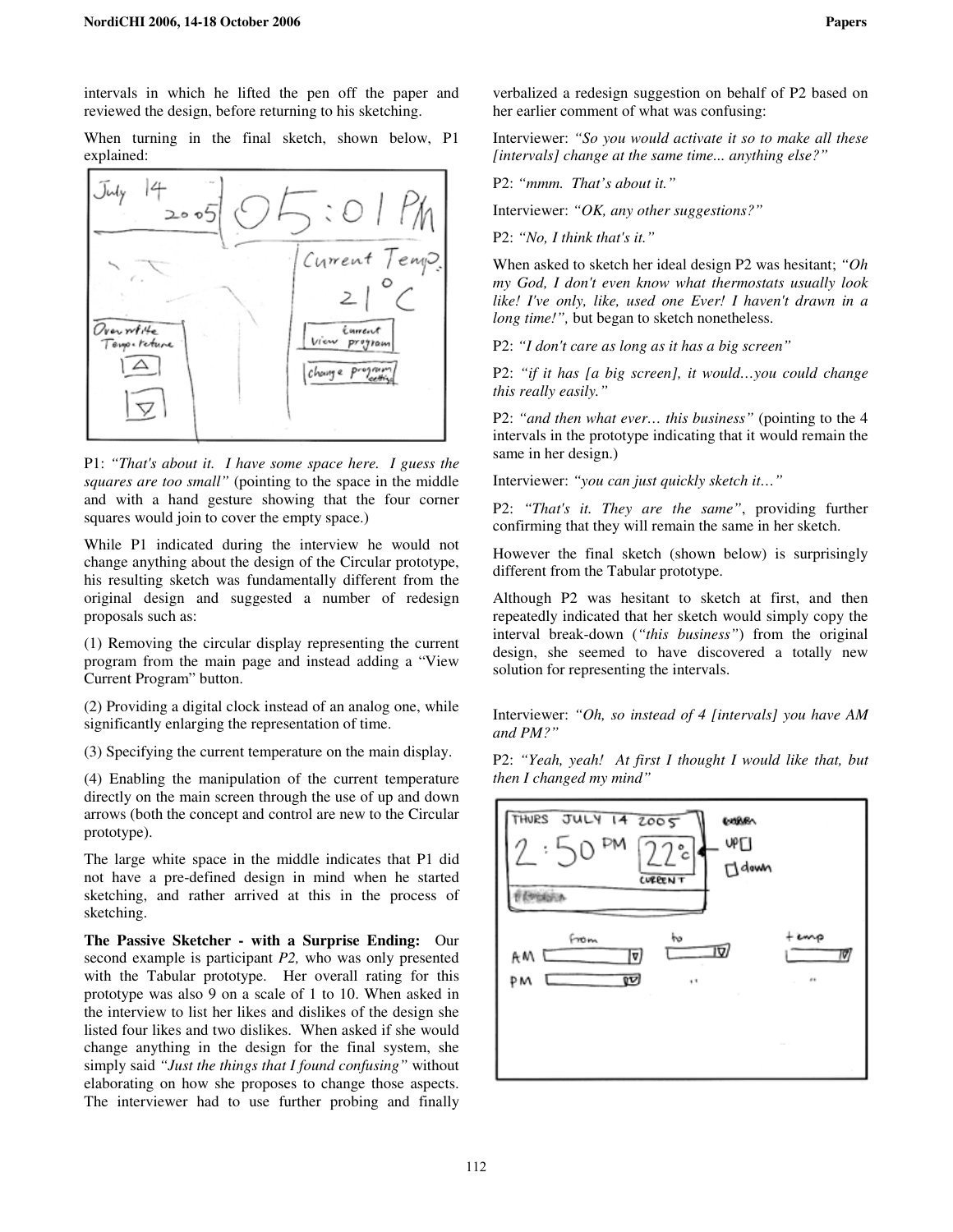This is an example of reflection on previous ideas and changing earlier reactions. Besides reducing the four daily intervals to two, this sketch suggests the importance of dedicating a large part of the screen to the current time and temperature as well as showing the day of the week (e.g. Thursday). A close look at the sketch reveals other signs of reflection and refinement (a scratched word above the Up button and what appears to be the residue of an erased element under the clock).

**The Overly- Excited Sketcher:** Our final example *(*subject *P3*) was presented with the Linear prototype only. Her overall rating for this prototype was 8 out of 10. Her attitude towards the design was overly positive with eight listed likes and one dislike. When asked what she would change about the design, P3 provided some suggestions but seemed to lose her train of thought easily during the interview.

P3: *"You know, when you go in the internet, when you touch, like, the day - today or something like that - then a calendar comes up and then you can just like touch the calendar rather then setting it? Maybe that's going to be easier, well definitely, it's easier!"*

Then suddenly jumps to another topic:

P3: *"I don't know, I'm just so amazed by you guys actually program this! I mean I hated C, that's why!"*

And yet another:

P3: *"One second! I am just wondering, who are the target people? Like, just adults or their kids too?"*

When asked to sketch her ideal design, P3 immediately makes a radical change by turning the square screen into a circle! This is P3's sketch:



P3: *"mmm… do you need a square screen?"*

Interviewer: *"No, you could change that!"*

P3: *"I just didn't want to have the square one! …Maybe I can put the power here… ah, you know this is cool! I get* *way too excited over this! …the power and then there's like flashing (lights) for changing interval so you know like temperatures are changing so it's going to blink for a minute or something like that."*

P3 was certainly excited to do the sketching exercise. Although during the interview she would flit from topic to topic, she was very systematic and organized when she turned to sketching. She sketched all details down to multiple flashing lights, even providing a space for the company logo! Her final remarks as she was handing out the sketch were: *"Thank you. I had fun!"*

The examples above illustrate a number of ways in which sketching helped the participants to better organize their thoughts, come up with new and unexpected design ideas, reflect on and refine previously stated ideas, and communicate their ideas to the experimenters.

## **DISCUSSION**

This study illustrates the benefits of engaging users in a sketching activity as an extension to conventional usability testing. The act of sketching proved to facilitate reflection and discovery better than the other methods used. It has been known that "expressing ideas in a visual-spatial medium makes comprehension and inference easier than a more abstract medium such as language" [13]. Designers take advantage of this when they communicate their interface designs to users by the use of prototypes. However, participants of a UT test are typically expected to generate and communicate their own ideas using spoken or written language, which are (a) limited to describe concepts that are visual and spatial [13], and (b) do not facilitate the form of reading and interpretation ("seeing as" reasoning) represented in Figure 1.

We found that the sketching exercise resulted in receiving more reflective feedback such as design proposals, as opposed to reactive feedback such as praising or criticisms of the design. In our study we found that spreading all sketches on a table and looking at them as a whole was very effective. In traditional design practices displaying numerous sketches or designs on large foam/cork boards is very common. It is when sketches are seen in a larger group that patterns emerge and relationships are discovered. This method was also very quick, as most questions could be answered in a matter of minutes just by looking at the groups of sketches displayed.

Another major benefit of sketches for the researcher is that sketches allow for increasingly deeper interpretation and analysis. Questions such as "What percentage of users prefer digital or analog clocks?" or "How important is it for users to directly specify the current temperature, even if it can be found from the overall program?" were not anticipated prior to experimentation, hence were not incorporated into the questionnaire and interview; therefore finding these simple answers would have been difficult, if not impossible, if it were not for the sketches made by